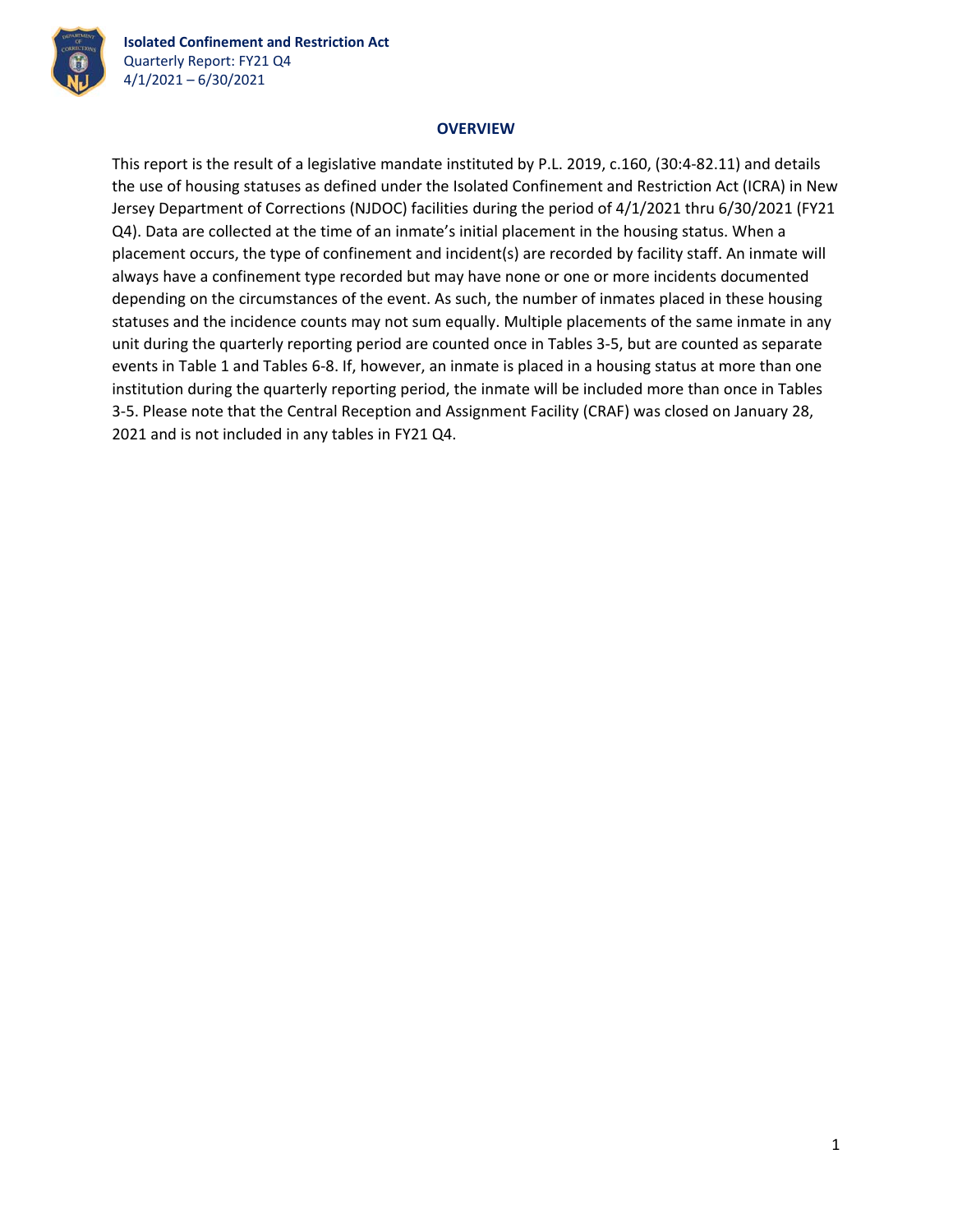

| <b>Facility</b> | Count |
|-----------------|-------|
| <b>ADTC</b>     | 0     |
| <b>BSP</b>      | 0     |
| <b>EJSP</b>     | 0     |
| <b>EMCF</b>     | 3     |
| <b>GYCF</b>     | 10    |
| <b>MSCF</b>     | 0     |
| <b>NJSP</b>     | 6     |
| <b>NSP</b>      | 18    |
| <b>SSCF</b>     | 6     |
| <b>SWSP</b>     | 5     |
| WHFYCF          | 1     |
| <b>TOTAL</b>    | 49    |

*Table 1. Population counts in housing statuses as defined in the ICRA, as of June 30, 2021.\**

\*Please see Note 1 for more information.

*Table 2. Number of placements in housing statuses as defined in the ICRA.*

| <b>Facility</b> | Count |
|-----------------|-------|
| <b>ADTC</b>     | 1     |
| <b>BSP</b>      | 50    |
| <b>EJSP</b>     | 14    |
| <b>EMCF</b>     | 1     |
| <b>GYCF</b>     | 40    |
| MSCF            | 1     |
| NJSP            | 19    |
| <b>NSP</b>      | 105   |
| <b>SSCF</b>     | 60    |
| <b>SWSP</b>     | 66    |
| <b>WHFYCF</b>   | 10    |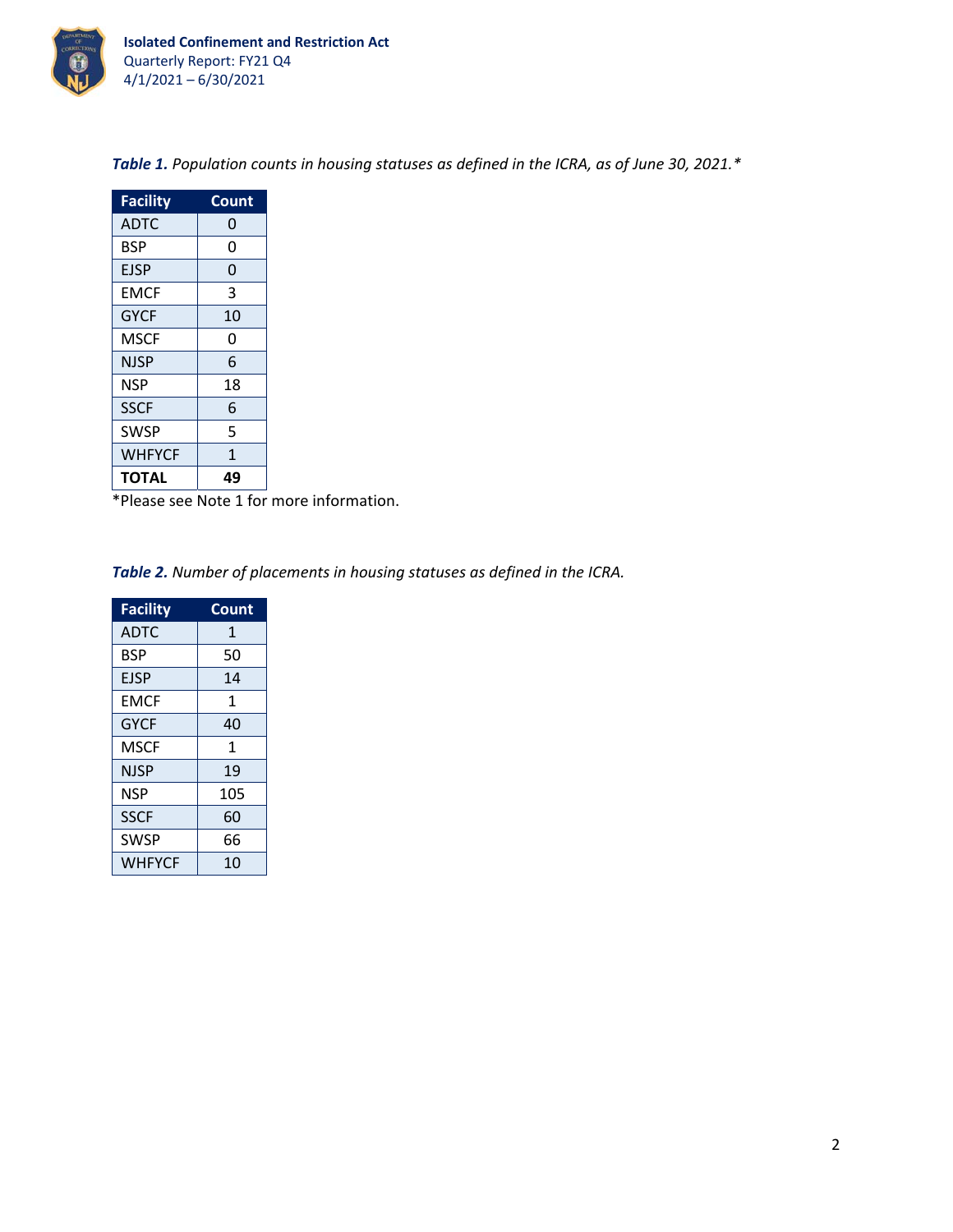

| Table 3. Placements in housing statuses as defined in the ICRA, by age. |  |  |  |
|-------------------------------------------------------------------------|--|--|--|
|                                                                         |  |  |  |

| <b>Facility</b> | 21 or Younger | 22 to 64 | $65+$ |
|-----------------|---------------|----------|-------|
| <b>ADTC</b>     | 0             | 1        | 0     |
| <b>BSP</b>      | 0             | 48       | ŋ     |
| <b>EJSP</b>     | 0             | 12       | 0     |
| <b>EMCF</b>     | 1             | 0        | O     |
| <b>GYCF</b>     | 0             | 36       | 0     |
| <b>MSCF</b>     | O             | 1        | O     |
| <b>NJSP</b>     | $\Omega$      | 19       | 0     |
| <b>NSP</b>      | 0             | 70       | ŋ     |
| <b>SSCF</b>     | $\Omega$      | 50       | 0     |
| <b>SWSP</b>     | U             | 65       | ŋ     |
| <b>WHFYCF</b>   | 3             | 6        | N     |

*Table 4. Placements in housing statuses as defined in the ICRA, by gender.\**

| <b>Facility</b> | <b>Male</b>  | <b>Female</b> |
|-----------------|--------------|---------------|
| <b>ADTC</b>     | $\mathbf{1}$ | 0             |
| <b>BSP</b>      | 48           | 0             |
| <b>EJSP</b>     | 12           | 0             |
| <b>EMCF</b>     | 0            | 1             |
| <b>GYCF</b>     | 36           | 0             |
| <b>MSCF</b>     | 1            | 0             |
| <b>NJSP</b>     | 19           | 0             |
| <b>NSP</b>      | 70           | 0             |
| <b>SSCF</b>     | 50           | 0             |
| <b>SWSP</b>     | 65           | 0             |
| <b>WHFYCF</b>   | 9            | U             |

\*Please see Note 2 for additional information.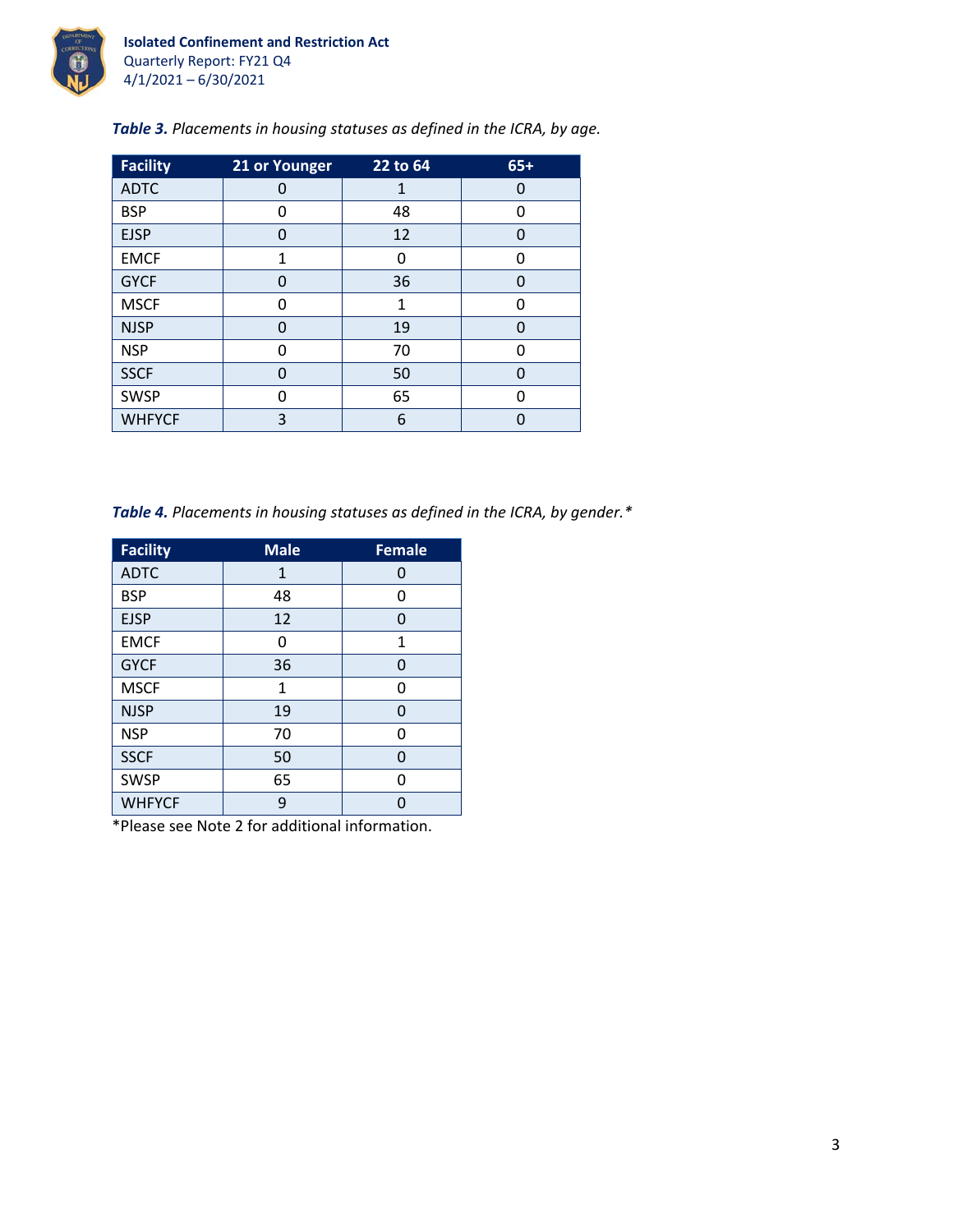

| <b>Facility</b> | <b>Not Hispanic</b> | <b>Hispanic or</b> | <b>Undetermined</b> |
|-----------------|---------------------|--------------------|---------------------|
|                 | or Latino           | Latino             |                     |
| <b>ADTC</b>     | 1                   | 0                  | $\Omega$            |
| <b>BSP</b>      | 40                  | 6                  | 1                   |
| <b>EJSP</b>     | 12                  | 0                  | O                   |
| <b>EMCF</b>     | 1                   | O                  | n                   |
| <b>GYCF</b>     | 32                  | 3                  | 1                   |
| <b>MSCF</b>     | 1                   | 0                  | O                   |
| <b>NJSP</b>     | 15                  | 3                  | O                   |
| <b>NSP</b>      | 60                  | 9                  | 1                   |
| <b>SSCF</b>     | 36                  | 12                 | $\overline{2}$      |
| <b>SWSP</b>     | 53                  | 12                 | O                   |
| <b>WHFYCF</b>   |                     | $\overline{2}$     |                     |

*Table 5. Placements in housing statuses as defined in the ICRA, by ethnicity.\**

\*Please see Note 3 for additional information.

*Table 6. Individual incidences in housing statuses defined in the ICRA, by institution.\**

| <b>Facility</b> | <b>Assault</b> | <b>Emergency</b><br><b>Confinement</b> | <b>Mental Illness</b> | Self-Harm | <b>Suicide</b> |
|-----------------|----------------|----------------------------------------|-----------------------|-----------|----------------|
| <b>ADTC</b>     | $\Omega$       | $\Omega$                               | $\Omega$              | $\Omega$  | 0              |
| <b>BSP</b>      |                | 4                                      | U                     |           |                |
| <b>EJSP</b>     | ი              | 0                                      | 0                     |           |                |
| <b>EMCF</b>     |                |                                        |                       |           |                |
| <b>GYCF</b>     | 0              |                                        |                       |           |                |
| <b>MSCF</b>     |                | O                                      |                       |           |                |
| <b>NJSP</b>     |                | 0                                      | 0                     |           |                |
| <b>NSP</b>      |                | O                                      |                       |           |                |
| <b>SSCF</b>     | 3              | 10                                     | 0                     |           |                |
| <b>SWSP</b>     | O              | 8                                      | U                     |           |                |
| <b>WHFYCF</b>   | U              |                                        | O                     |           |                |

\*Please see Note 4 for additional information.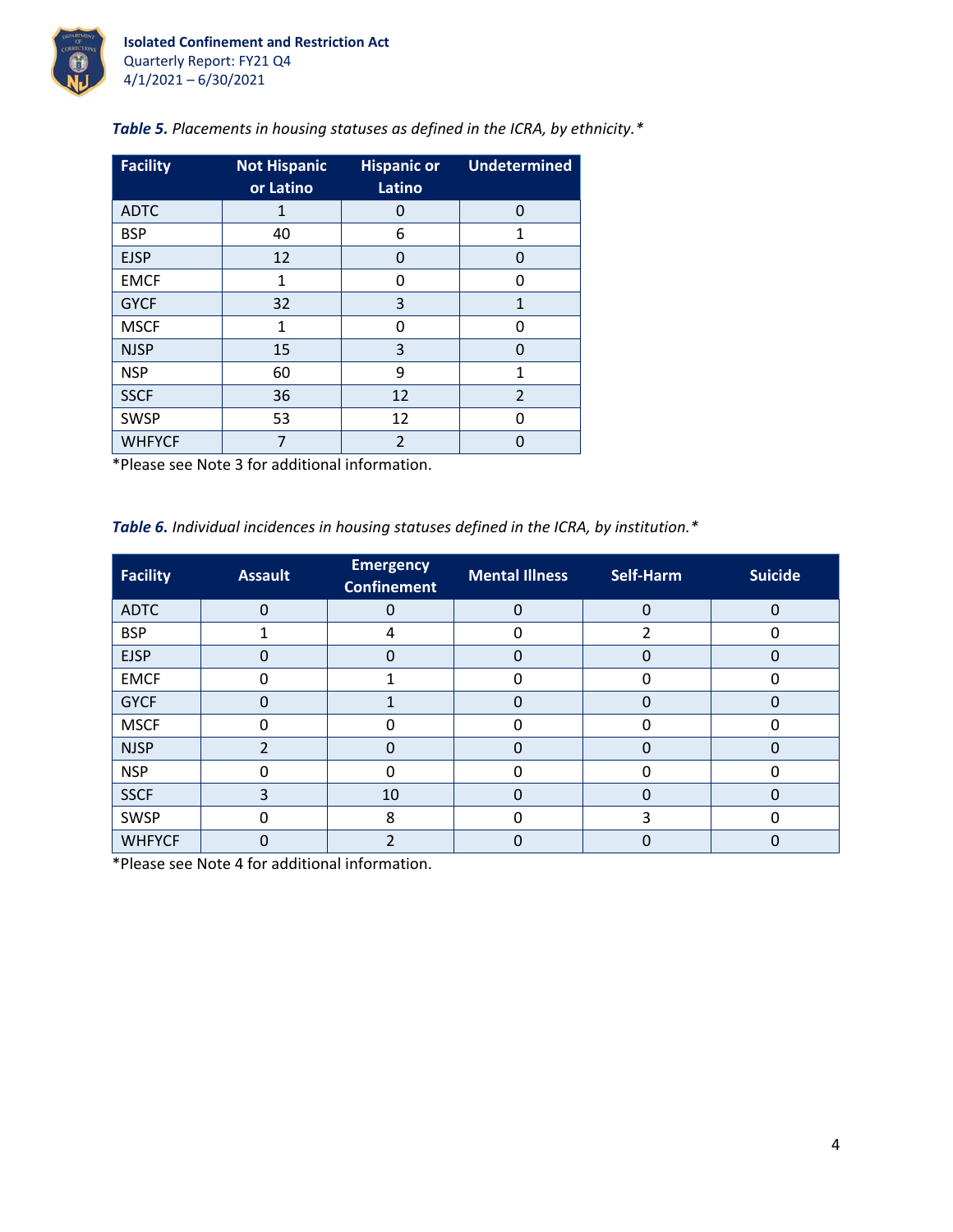

| <b>Facility</b> | <b>Adjustment</b><br><b>Unit</b> | <b>Emergency</b><br><b>Confinement</b> | Investigative<br><b>Housing</b> | <b>Pre-hearing</b><br><b>Disciplinary</b><br><b>Housing</b> | <b>Pre-hearing</b><br><b>Management</b><br><b>Control Unit</b> | <b>Pre-hearing</b><br><b>Protective</b><br><b>Custody</b> |
|-----------------|----------------------------------|----------------------------------------|---------------------------------|-------------------------------------------------------------|----------------------------------------------------------------|-----------------------------------------------------------|
| <b>ADTC</b>     | $\Omega$                         | $\Omega$                               |                                 | 0                                                           | 0                                                              |                                                           |
| <b>BSP</b>      |                                  | 13                                     |                                 | 34                                                          | 0                                                              |                                                           |
| <b>EJSP</b>     | 0                                | 3                                      | 2                               | 9                                                           | 0                                                              |                                                           |
| <b>EMCF</b>     | 0                                |                                        | 0                               | O                                                           | 0                                                              |                                                           |
| <b>GYCF</b>     | 0                                |                                        | $\overline{4}$                  | 35                                                          | 0                                                              |                                                           |
| <b>MSCF</b>     | ი                                |                                        | 0                               | O                                                           | U                                                              |                                                           |
| <b>NJSP</b>     | 0                                | 0                                      |                                 | 18                                                          | 0                                                              |                                                           |
| <b>NSP</b>      | 5                                |                                        | 9                               | 88                                                          | $\Omega$                                                       |                                                           |
| <b>SSCF</b>     | 0                                | 26                                     | 6                               | 27                                                          |                                                                |                                                           |
| <b>SWSP</b>     | 0                                |                                        | 6                               | 59                                                          | 0                                                              |                                                           |
| <b>WHFYCF</b>   | 0                                | 6                                      | 0                               | 4                                                           |                                                                |                                                           |

|  | Table 7. Number of placements in housing statuses defined in the ICRA, by type.* |  |  |  |
|--|----------------------------------------------------------------------------------|--|--|--|
|  |                                                                                  |  |  |  |

\*Please see Note 5 for additional information.

|  |  |  |  |  | Table 8. Number of incidents occurring in housing statuses as defined in the ICRA, by confinement type.* |
|--|--|--|--|--|----------------------------------------------------------------------------------------------------------|
|--|--|--|--|--|----------------------------------------------------------------------------------------------------------|

| <b>Confinement Type</b>          | <b>Assault</b> | <b>Emergency</b><br><b>Confinement</b> | <b>Mental</b><br><b>Illness</b> | Self-Harm | <b>Suicide</b> |
|----------------------------------|----------------|----------------------------------------|---------------------------------|-----------|----------------|
| Pre-hearing Disciplinary Housing |                |                                        |                                 |           |                |
| <b>Emergency Confinement</b>     |                |                                        |                                 |           |                |
| Pre-hearing Protective Custody   |                |                                        |                                 |           |                |
| Adjustment Unit                  |                |                                        |                                 |           |                |
| <b>Investigative Housing</b>     |                |                                        |                                 |           |                |

\*Please see Notes 4 and 5 for additional information.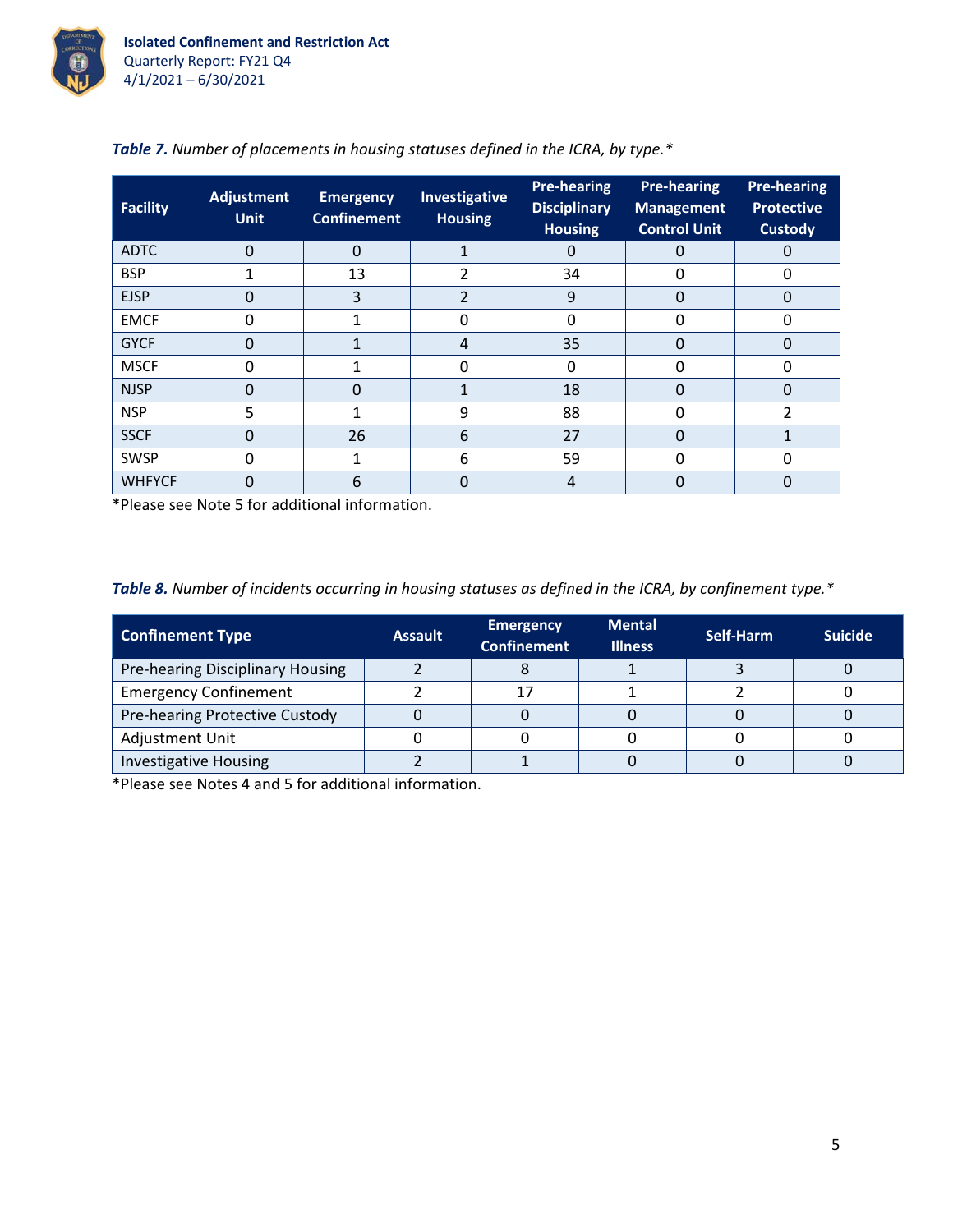

## **NOTES**

- 1. Population counts in Table 1 occur as of the last day of the quarter.
- 2. Male and female counts listed in Table 4 may include transgender or intersex inmates. These counts do not include inmates who identify as non‐binary.
- 3. The categories listed in Table 5 follow the minimum standards for maintaining, collecting, and presenting data on race and ethnicity for all Federal reporting purposes.
- 4. The counts included in Table 6 reflect only those incidents that occurred while the inmate was in the housing status as defined in the ICRA. For the purposes of this report, the incident types are defined as follows:

*Assault* – An incident in which an inmate committed an assault while in a housing status defined in the ICRA, on staff or on another inmate.

*Emergency Confinement* **–** An incident in which an inmate needs to be placed in emergency confinement status while in a housing status defined in the ICRA. For example, an inmate is originally placed in a pre‐hearing disciplinary unit and his/her status changes to a member of a vulnerable population after a mental health evaluation; the inmate is placed in emergency confinement status while awaiting transfer to a unit that can accommodate him/her in an appropriate setting.

*Mental Illness* **–** An incident of mental health decompensation or the placement of an inmate on suicide watch, as determined by mental health staff, while in a housing status defined in the ICRA. *Self‐Harm* **–** An incident wherein an inmate engages in self‐harm or a suicide attempt while in a housing status defined in the ICRA.

*Suicide* **–** An incident of suicide while in a housing status defined in the ICRA.

5. For the purposes of this report, the housing status types are defined as follows: *Adjustment Unit* ‐ An inmate may be placed in the Adjustment Unit (AU) for a period of five to 15 days with a finding of guilt for any offense in Category A when there is reasonable cause to believe that the inmate would create a substantial risk of serious harm to himself, herself, or another, including, but not limited to, a correctional police officer, other employee, or volunteer in the facility, as evidenced by recent threats or conduct, and a less restrictive intervention would be insufficient to reduce this risk (see N.J.A.C 10A:4‐4.1) unless: 1) The inmate is a member of a vulnerable population; or 2) If a medical or mental health professional determines that the inmate is not appropriate for placement in the AU.

*Emergency Confinement ‐* An inmate may be placed in Emergency Confinement (EC) for a period not to exceed 24 hours when the Administrator, or designee, determines that it is necessary to reduce a substantial risk to the inmate or others, or as evidenced by recent conduct. Specifically: 1) When there is reasonable belief the confinement is necessary to reduce a substantial risk of imminent serious harm to the inmate or others as evidenced by recent conduct; 2) That the inmate's presence in general population poses a danger to the inmate, staff, other inmates, or the public; or 3) When there is clear and convincing evidence that the inmate has committed a violation of a prohibited act listed at N.J.A.C. 10A:4‐4.

*Investigative Housing* ‐ An inmate may be placed in the Investigative Housing Unit (IHU) for a period not to exceed 72 hours unless exceptional circumstances, such as, but not limited to, other information received or other clear and convincing evidence found warrant extension of this time period. When an inmate's presence in general population poses a danger to the inmate, staff, other